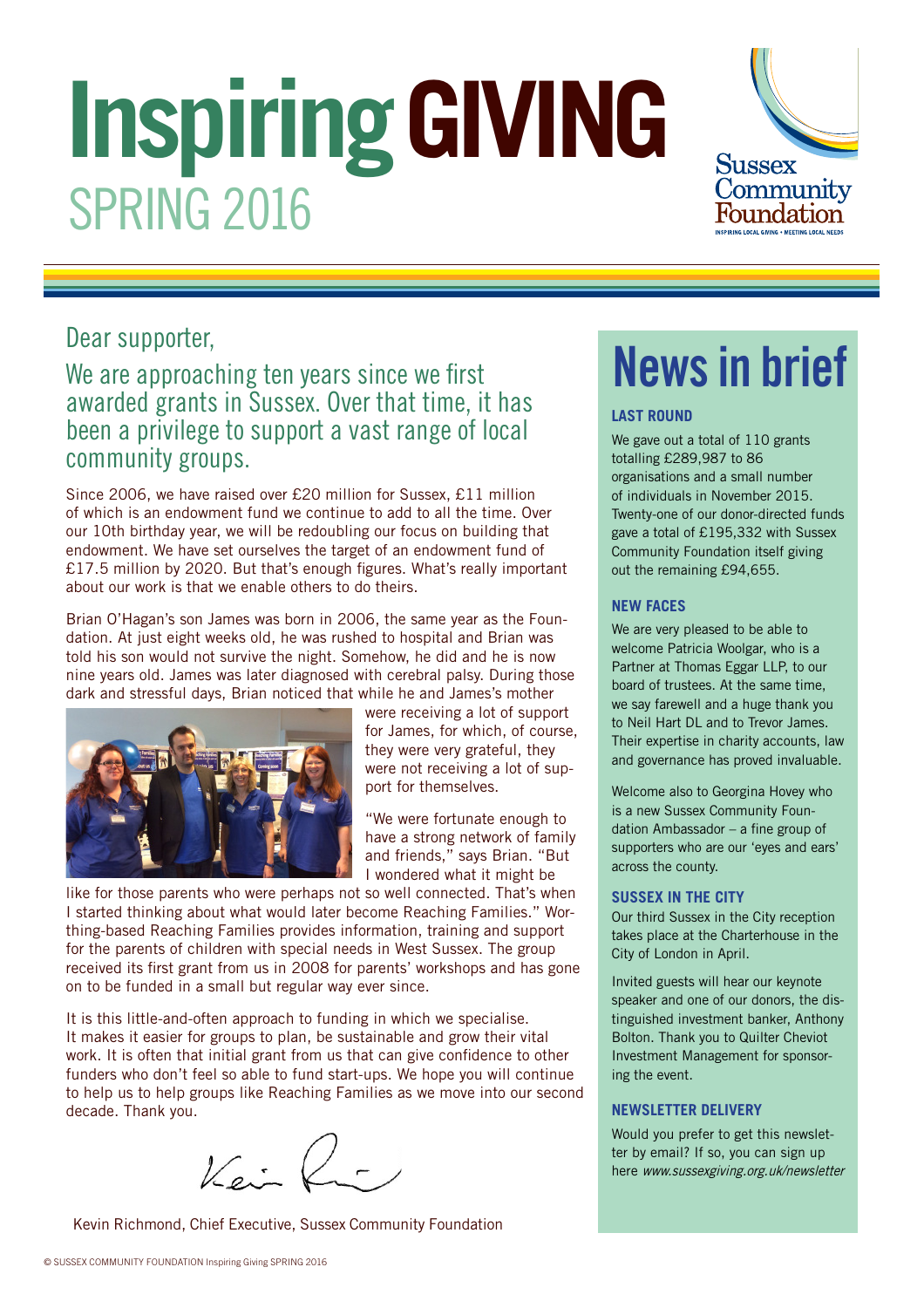#### WHAT WE'VE BEEN DOING

SUSSEX LUND<br>We are excited to announce the launch of Sussex Lund, a grants programme that supports small-scale, practical projects that will improve the ecology and landscape of the High Weald.

Grants will be of between £500 and £10,000. Recognised as an Area of Outstanding Natural Beauty (AONB), the High Weald is an exceptional medieval landscape, with a wealth of wildlife and historic features that provide a strong sense of place, enrich lives and inspire community pride.

Projects that will be considered for funding are projects that will make practical, tangible improvements to the High Weald and can inspire wider change. Examples might include improvements to habitats such as woodland, wetland, meadow and hedgerow management, enhancement and restoration; orchard creation; removing non-native tree species; community gardening; greening of amenity spaces in and around villages; reducing sign pollution, dark sky projects; clearing litter and improving rights of way.

Applications are welcome from any organisation or individual for projects which demonstrate a clear improvement to the landscape and public benefit. Criteria and application forms are available from our website and the deadline for the first applications is Friday 15th April.







#### Amounts given out in the last round.

| Name of fund                                    | Amount  |
|-------------------------------------------------|---------|
| <b>Aisbitt Fund</b>                             | £6,658  |
| <b>Noel Bennett Fund</b>                        | £7,314  |
| <b>Boltini Fund</b>                             | £20,293 |
| <b>Carpenter Box Fund</b>                       | £3,250  |
| <b>Cullum Family Fund</b>                       | £21,510 |
| Glenn & Phyllida<br><b>Farle Fund</b>           | £11,550 |
| <b>Fleming Family Fund</b>                      | £3,000  |
| <b>Arthur &amp; Rosemary</b><br><b>Kay Fund</b> | £3,244  |
| <b>Lewes Fund</b>                               | £1,550  |
| <b>Lewes and District</b><br><b>Relief Fund</b> | £3,701  |
| <b>Leyden House</b>                             | £9,103  |
| <b>Milicent Mather Fund</b>                     | £2,613  |
| <b>Brighton Rock Fund</b>                       | £10,000 |
| <b>William Reed Fund</b>                        | £8,600  |
| <b>Rye Fund</b>                                 | £5,653  |
| <b>Worthing and</b><br><b>Adur Fund</b>         | £3,800  |
| <b>Cragwood Fund</b>                            | £6,600  |
| <b>Cragwood Large</b><br><b>Grants Fund</b>     | £23,550 |
| <b>American Express</b><br>Fund                 | £37,800 |
| <b>Rooney Foundation</b><br>Fund                | £2,193  |
| <b>Westdene Fund</b>                            | £3,550  |

## THIS ROUND

Our General Awards are comprised of a range of funds which collectively help to address disadvantage and deprivation in communities in Sussex and to build resilience in those communities. In most cases, you do not need to specify which of our funds you want to apply for. Make an application on our General Application Form and we will put your application to the funder we think is most likely to fund you.

The following funds, where the donor wants to fund projects working in specific areas, are open for applications in this round. Aside from the Open Door and Comic Relief Local Communities funds, which have their own application forms, please apply on our General Application Form.

Call our Grants Team on 01273 409440 for more information or visit www.sussexgiving.org.uk/apply Amy Hart Fund – open to charities and community organisations across East Sussex that offer support and services for people in need, hardship or distress.

ARDIS Fund – The aim of this new fund is to support research and services for people with dementia and their informal carers who live in Brighton & Hove. Grants from £1,500-£10,000 available.



**St Johns Tuesday Group received an Amy Hart grant in 2015.**

Brenda Ford Fund – open to charities and community groups in Sussex involved in advice, support and services to women suffering from or at risk of domestic abuse. Grants of up to £5,000 are available.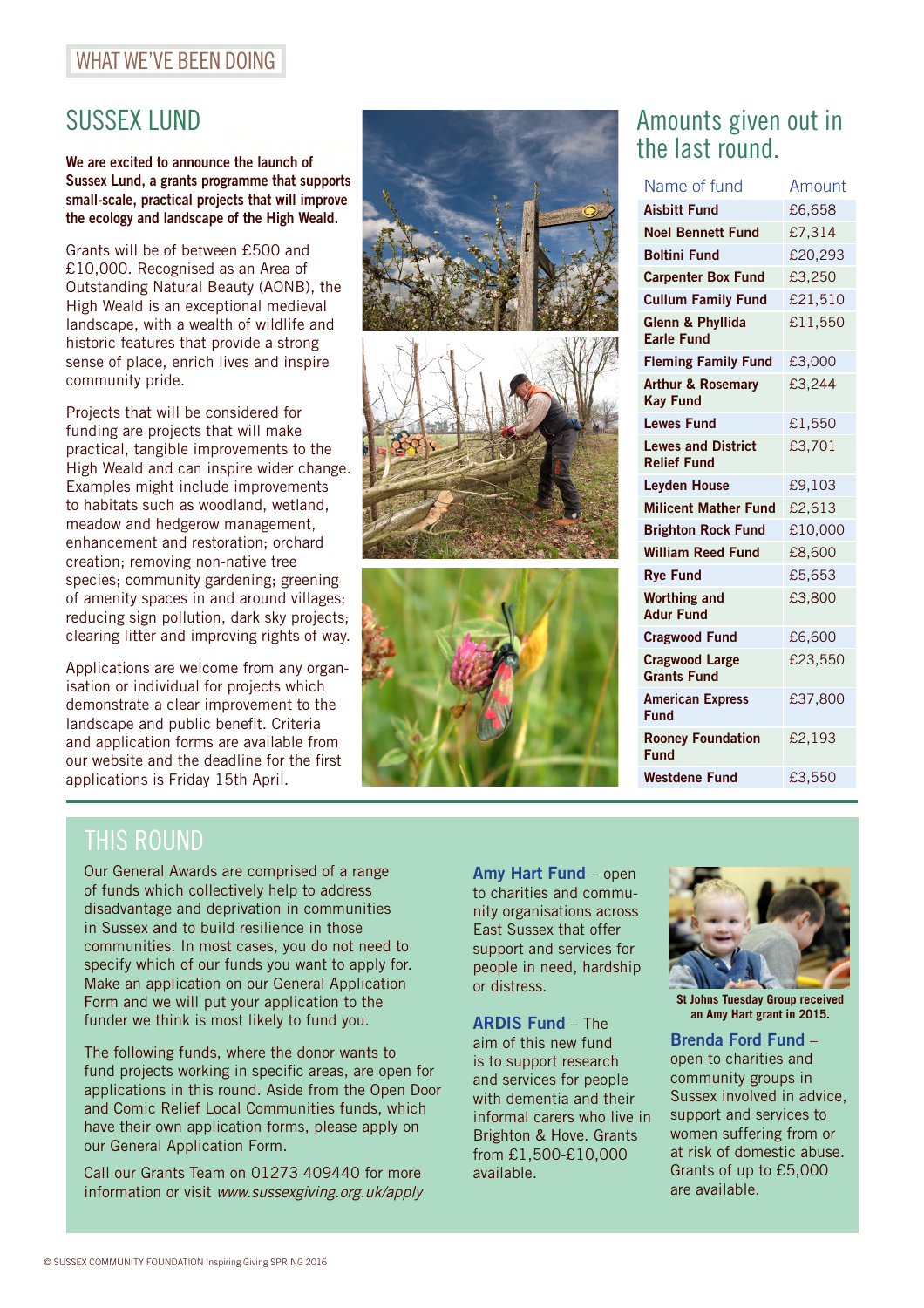The Cragwood Fund - (small grants programme) – open to charities and community groups addressing disadvantage, with a focus on older people, youth projects for disadvantaged teenagers, and a preference for those working in West Sussex. Grants of up to £5,000 are available.

Gurney Charitable Trust – open to smaller charities and community groups in Sussex which address a range of charitable causes including health and medical issues, disability and disadvantage, natural history and the arts.

#### Nick and Gill Wills Fund –

open to charities and community groups in Sussex supporting women who are vulnerable or at risk of abuse, exploitation or violence; promoting women's rights or equality between men and women. Grants of up to £5,000 are available.

Westoute Fund – open to small groups involved in preventative work to minimise disadvantage

including the fields of drug and alcohol rehabilitation, offending, mental health, young people and homelessness.

Open Door Fund – open to charities and community groups working in West Sussex who are embedded in their communities and whose core work is with homeless people and/or in financial advice.

Please refer to the Open Door criteria and separate application form on our website. One grant of £10,000 is available. Equine Partners CIC received an Open Door Fund grant in 2015.

#### Comic Relief

Local Communities – grants of up to £10,000 are available for charities and community groups working to address disadvantages across Sussex.

Links to Comic Relief Local Communities online and downloadable application forms and criteria are available on our website.The deadline for applications to Round 1 16/17 is Friday 15th April, 5pm.



**Summersdale Afternoon Club received a Cragwood Fund Grant in 2015.**



**Sound Architect received a Gurney Charitable Trust grant in 2015.**



**Equine Partners CIC received an Open Door Fund grant in 2015.**

#### HASTINGS & ROTHER

We gave out more than £200,000 of NHS funding to groups in Hastings and Rother on behalf of NHS Hastings and Rother Clinical Commissioning Group (CCG) to support people who experience the most significant health inequalities before Christmas.

The Hastings & Rother Reducing Health Inequalities Fund is a partnership between NHS Hastings & Rother Clinical Commissioning Group, East Sussex County Council, Hastings Voluntary Action, Rother Voluntary



Action and Sussex Community Foundation. It is part of the CCG's Healthy Hastings and Rother programme to tackle health inequality in the area. The Ore Centre Seniors Project was one of the lucky recipients of

a £1,000 grant. The group, some members are pictured here meets every Thursday and provides support services and facilities to older persons who live in the rural villages in Ore and surrounding areas of Guestling, Icklesham Three Oaks, Pett and north Hastings.

Another £200,000 of community funding has just been announced with a deadline for applications for standard grants of up to £10,000 of 29 May 2016. Fast-track grants are considered on a rolling basis.

#### COMING SOON

In Round 2 2016/17 (deadline: Friday 15 July, 5pm), a new fund, the East Brighton Trust Fund, will be open for applications. The aim of this fund is to support voluntary or not-for-profit community groups to run events or projects that benefit people who live in East Brighton (Moulsecoomb, Bates Estate, Saunders Park, Manor Farm, Bristol Estate, Craven Vale, Whitehawk or Higher Bevendean) with grants of up to £500.

Grants may contribute to the costs of events, such as flamenco lessons, art classes, sports sessions, or new kit, supplies, room hire, travel or tuition.